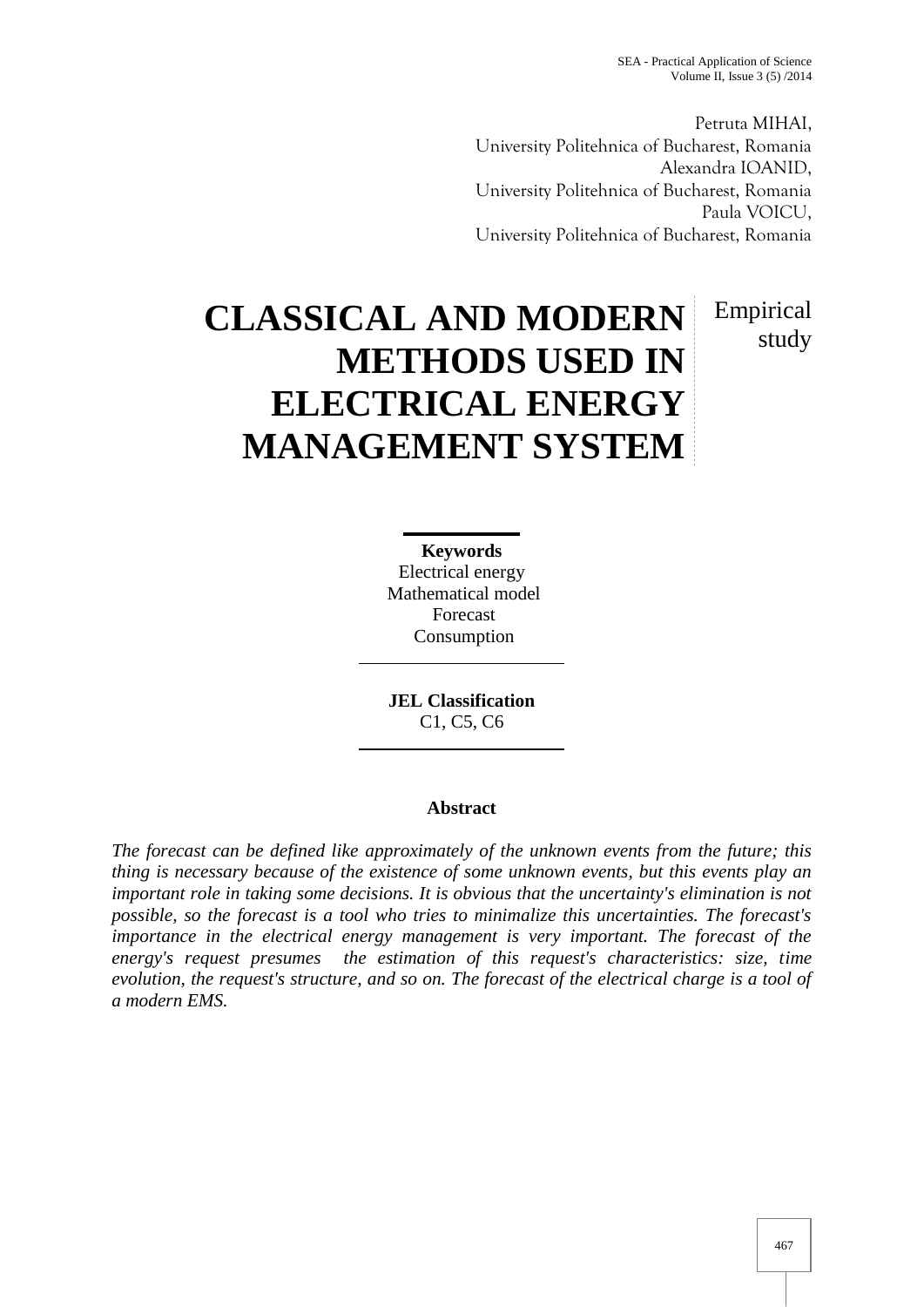#### **1. Foreword**

The forecast importance in electrical energy management is fundamental. The forecast of energy demand, involves the estimation of the characteristics of this application: size, time development (load curve form), the demand's structure (on consumer categories), etc.

There are at least two purposes of electrical energy management. On one hand, electrical energy management is the mean which is producing significant economical benefits in the functioning of the plants and power grids and necessary investments in new plants and lines. To achieve these goals, the power supply company has to try to have a flat load curve, or, in some cases, e.g. hydro power plants, to adjust the load curve to curve of the water flow. This form of management can lead to:

- investment savings in the production and transport of the electricity;
	- better utilization of power plants:
		- better use of the power plants;
		- fewer starts and stops of the electrical generators;
		- longer running at optimal running parameters.
	- reducing the transport costs.

Another purpose of the electrical load management is to avoid the spread of the state of emergency in situations like:

- imbalance between generated and consumed load in real-time in the system;
- overcharging of certain equipment in certain parts of the system;
- unforeseen future imbalance between supply and demand.

All the control functions that allow a safe and economically efficient production, transport and distribution of electricity are grouped in the Energy Management System (EMS).

The load forecast is mainly based on previous data regarding load variation,that is systematically recorded and processed by specific methods.

Electrical load forecast is an instrument of a modern EMS. To be cost effective and to ensure an effective control of the power system, this forecast should be conducted on a wide range of time intervals:

- short term forecast, from several seconds to several hours;
- short-term forecast, from several hours to one week;
- medium-term forecast, from several weeks to one year;
- long-term forecast, from one year to twenty years.

Each of these types of forecasting has a specific purpose and has important influences on economic parameters of companies in the energy sector.

Short term forecast provides information to Commercial Operator and System Operator to cover the load curve during the day/ next days. It is generally an operative forecast, characterized by relatively small deviations from the values achieved.

Medium term forecast provides the necessary information for production planning, establishing normal working schemes in transport and distribution sector, evaluation of the reserve management, planning maintenance works. Long-term forecast is the base for tactical decisions regarding the rehabilitation, the acquisition of new equipment and structural changes in transport and distribution system. Very long term forecast provides the necessary data to strategic decision-making on the building of new power plants, changing the structure of electricity generation, energy field policy elaboration, designing new ways of providing primary energy resources.

Although in the forecasts a large number of parameters are included, their primary objective is to obtain reduced errors:

- on a consumption under-evaluation, the risk of the inability to cover it, accompanied by high costs for covering the loss for non supplying the consumers or high costs for purchasing electricity from other sources;

- on a over-evaluation of consumption, loss is resulting from the blocked funds in production capacity, investment in transport and distribution networks, in primary energy sources, in fuel exaggerated reserves.

Important economic implications of errors in the electricity consumption forecast, determined the seeking of ways to provide information with as high as possible confidence level. Made until now largely based on expert human intuition, current methods of forecast rely on increasingly more and more on elaborated mathematical models that allow a parametric analysis, based on a important database.

The forecast in the energy sector must estimate both electricity consumption as well as the losses in the power networks, variation in time of the power required  $-$  load curves  $-$  consumption structure.

The models used to forecast electricity consumption are based on information regarding the main factors that determine the modification and evolution of load:

- economic factors, taking into consideration the economical development, the policy regarding the development of some industrial sectors, their modernization processes, the level of population household ownership;
- demographic factors that take into account both population growth and changes in territorial arrangement determined by state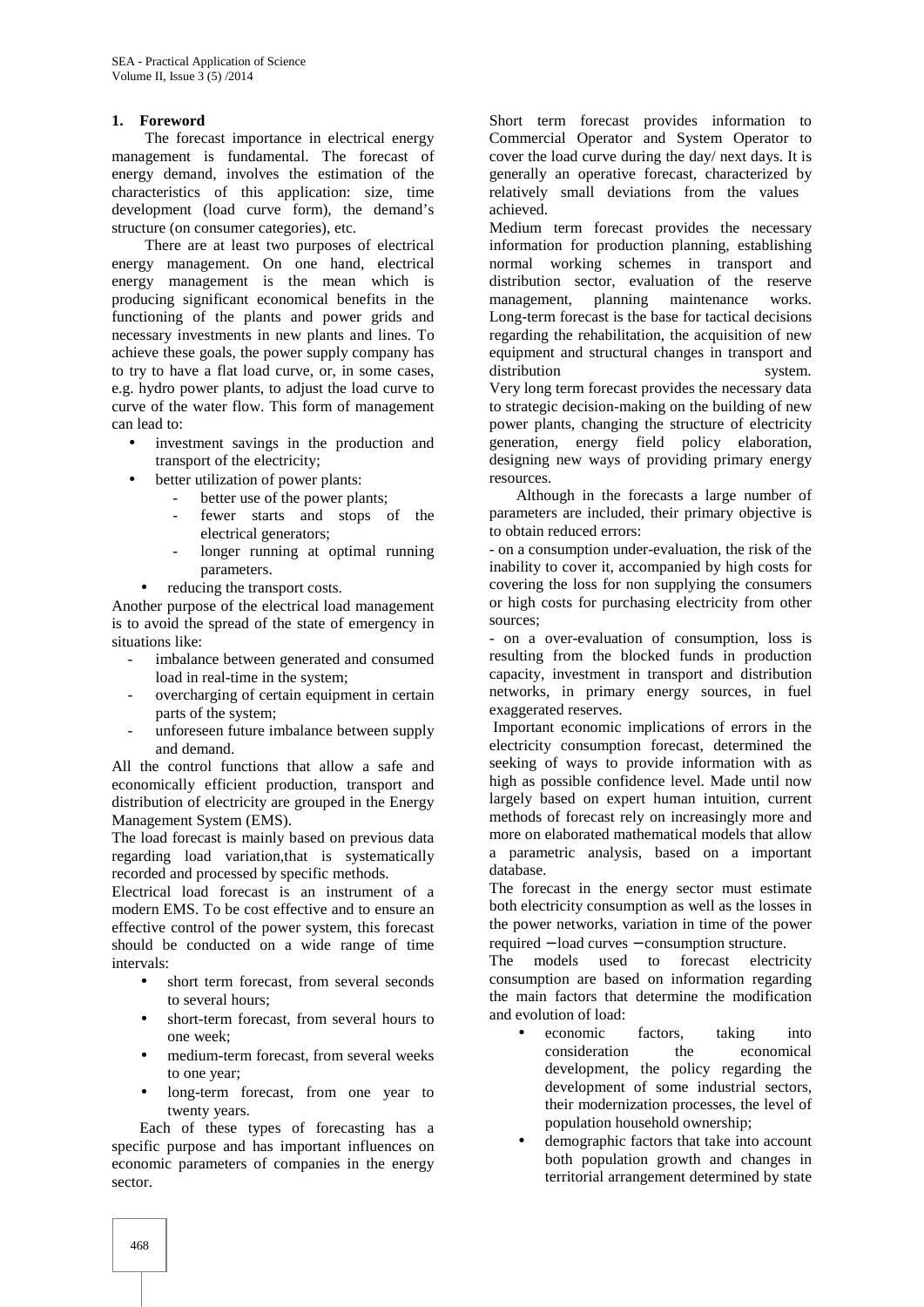policy in this area, with influences particularly on long-term forecast;

- environmental aspects the policy of using the fuel sources, in terms of effects on the environment  $-$  with major influences on the long-term forecast;
- seasonal and local climatic factors, determined by variations in specific sizes (average temperature of day, cloudiness level, wind speed, duration of sun covering etc.) and long-term climate changes;
- temporal factors determined by the differences between weekdays and holidays, particularly influencing the short-term forecast;
- technological factors which include efforts to develop technologies with reduced power demands and measures adopted to increase efficiency in the use of electricity, with influences particularly on long-term and very long forecast;
- pricing policies -with influences especially on medium-term forecast;
- specific events sport events or large public gatherings, planned strikes – with particularly effects on short-term forecast;
- random factors, unpredictable, which cause changes in electricity consumption.

In the forecast of the electricity consumption, the general trend of increasing electricity consumption with the development of society must be taken in account but also the concerns for a greater efficiency in the use of electricity as well as the development of technologies with low power consumption. In this way, it is possible that, although the number of electricity consumers is increasing, the electricity consumption to have a lower growth rate or even remain constant.

For short and medium-term forecast, a particular interest is showed by the assessment of load curve and how to cover it, and for long and very long term forecast, the interest is especially taken by electricity consumption forecast.

Used for all types of forecasting, the human expert method is based on extensive field experience of specialists who have accumulated a large amount of information in the past and have sufficient knowledge of the future development of society. On long-term and very long term forecasts, the evaluation team, which includes both energy specialists and economists, politicians and financiers, enable the main coordinates of the energy sector development in conjunction with the general development of society and in correspondence with the long term priorities of the society.

## **2. Load curves forecast**

The forecast of the load curves, on short and medium term, has an important role in a company in the electrical energy sector, providing the data needed for programming the operation of dispatchable generation units, determining the order of merit and the system marginal price. It also provides data for studies of network load degree and possible contingencies that might arise in the operation of the network. There are a variety of methods for making these forecasts, some based on static, others on dynamic models. To forecast load curves, the most common methods are:

- intuitive methods (method of human expert);
- time series analysis method;
- spectral methods;
- methods based on artificial intelligence.

## **2.1 Intuitive forecasting methods (method of human expert)**

The method is based on specialists' extensive experience in energy field that, based on data from the past, knowledge of how the various factors are influencing hourly electricity consumption and timing estimate of the specific conditions for which the forecast is made, are assessing the load curve. A specialist with great experience, can provide forecasting errors below 2%.

### **2.2 The time series analysis method**

The method is used primarily to forecast load curves represented as a sequence in time of fair values (generally hourly values). Failure to analytically represent the load curves, determines the need to assess numerical values corresponding to the forecasted load curve.

his method enables the evaluation of a size P (t), variable in time, on a moment t based on the analysis of data from its history

$$
P(t) = f(P_{t-24}, Y_{t-48}, \dots, Y_{t-n \cdot 24}, t) \tag{2.1}
$$

where in corresponds to the first of the previous size that are taken in account.

In principle, the method of time series seeks to establish a mathematical relationship that must ensure the best possible approximation of the data in the process.

Existing data allow the establishing of a mathematical relationship to further approximate the size variation.

Specific to electricity consumption is that the time series method can be used to forecast consumption at a specific time based on relevant data, at the same time in the previous days and previous years. The resulting forecast is corrected based on an analysis of the likely effect of predictable events such as weather forecasting data, daily changing of the times of sunrise and sunset, the profile of atypical days, information on consumer atypical days, information on disfunctionalities etc.

The method is used mainly for short and medium-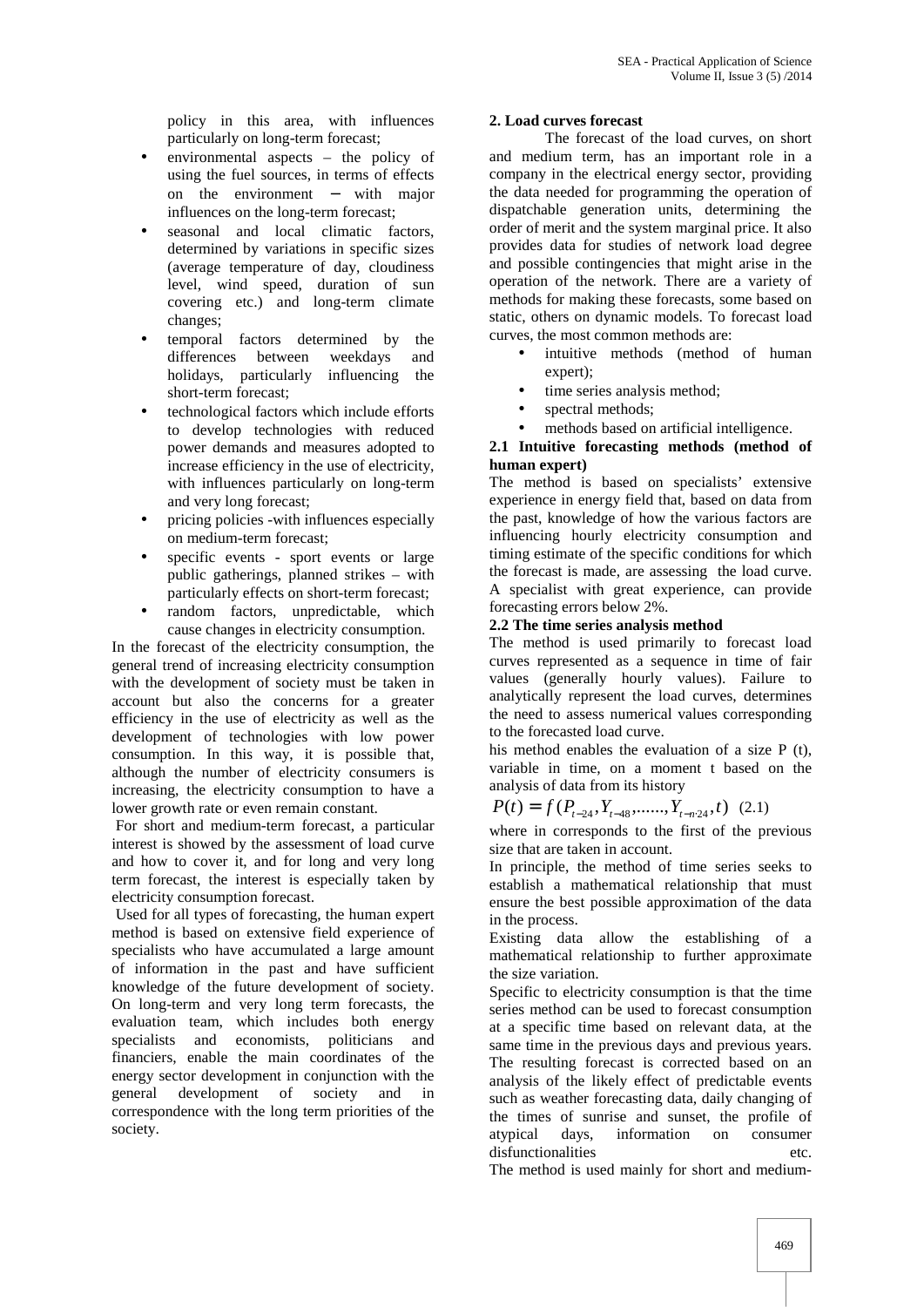term forecasts, where the previous behavior of the size is a real indicator of its future values, the system showing slow variations in time.

The making of the mathematical model requires:

- the availability of data from previous days and years;
- the knowledge of specific aspects of the process (mode of occurrence of the values of the time series);
- the acquisition of data defining the process;
- the elaboration and validation of the mathematical model.

Establishing the structure of the mathematical model is based on a function which best approximates the evolution of existing data. The mathematical model parameters are determined by classical methods of analysis of "closeness" of the known data points in the history of the process. Usually, the method of smallest squares, provides the information necessary to establish the mathematical model. The accuracy of the model is validated by checking it for known values. In general, the mathematical models used to forecast the load curve are using linear functions. Although it does not provide a perfect approximation of the reality, their relative simplicity and the fact that the theory of linear systems provides effective means of analysis and research, is leading to a widespread use of this model.

The mathematical models based on nonlinear functions can provide a much better approximation than the model using linear functions, but the nonlinear systems theory, however, most often does not lead to concrete solutions, leading to a part linearization.

The reduction of forecast errors can be done by decomposing the consumption on type of consumers with similar characteristics. So, the industrial consumers consumption curve is mainly influenced by the following factors:

•• the number of shifts and the work mode (continuous, temporarily, only on weekdays); •• the intensity of the activity during the week (usually the days at the beginning and the end of week show lower intensity activity);

•• the type of activities in weekends;

•• the type of activities on holidays.

In general, for industrial activities, the climate In general, for industrial activities, the climate<br>factors (temperature, cloudiness) have a very low sumpleshare.

On domestic consumers the climatic factors and predictable events (holidays, sporting events and big artistic events) have an important influence on the consumption curve.

On the service consumption sector (public transportation, trade and public food companies etc.), factors that are substantially influencing the consumption curve, can be set.

The forecast is used primarily for operative management of the system, being the programming basis of the energy producers to cover the load curve.

## **2.3 Spectral methods**

Considering the load curve as a periodic function  $P(t)$ , its analysis and the short and medium term forecast can be made in frequency domain, by decomposing the function, using the Fourier transformation. In this case, the function can be written as

$$
P(t) = a_0 + \sum_{k=1}^{N} a_k \cdot \cos \frac{2 \cdot k \cdot \pi}{T} \cdot t + \sum_{k=1}^{N} b_k \cdot \sin \frac{2 \cdot k \cdot \pi}{T} \cdot t
$$
\n(2.2)

where  $a_0$  is the mean value of the function  $P(t)$ ,  $a_k$ and  $b_k$  – the coefficients of Fourier decomposition for k level harmonic,  $N -$  number of harmonics taken in account,  $T -$  the period of the analyzed process.

Using the decomposition (2.2), the forecast of the load curves is reduced to the forecast of the coefficients  $a_0$ ,  $a_k$  and  $b_k$  by linear or non-linear correlation methods with sizes known for the forecast period, e.g. the daily mean power. Also, artificial intelligence techniques can be used.

The establishing of the harmonics N number taken into account in making the forecast depends by the exactity desired and the complexity of the model. As the number of the harmonics is smaller, the forecast procedure is easier to apply and the model used is simpler.

The forecast errors can be reduced a lot by compensating the ones that came in the modeling process by using fuzzy errors weighting techniques from the previous days of the same type.

## **2.4 Methods based on artificial intelligence**

Artificial intelligence methods are used more and more to solve the problems related to forecast the electricity consumption. The quality of forecasts made using artificial intelligence techniques depends largely on the amount and quality of data entry, the provider's database development. On very short-term and short term forecasts, the techniques based on artificial neural networks (ANN) have a wide application, with additional improvements by using supplemental fuzzy techniques. It is very important to know the evolution of the load curve for a long time to ensure proper planning and effective making. The prediction is based on past trend extraction and translating it in to the future, thus making a very useful ANN from at least two reasons: - First, it was shown that ANN is capable of a numerical approximation of any continuous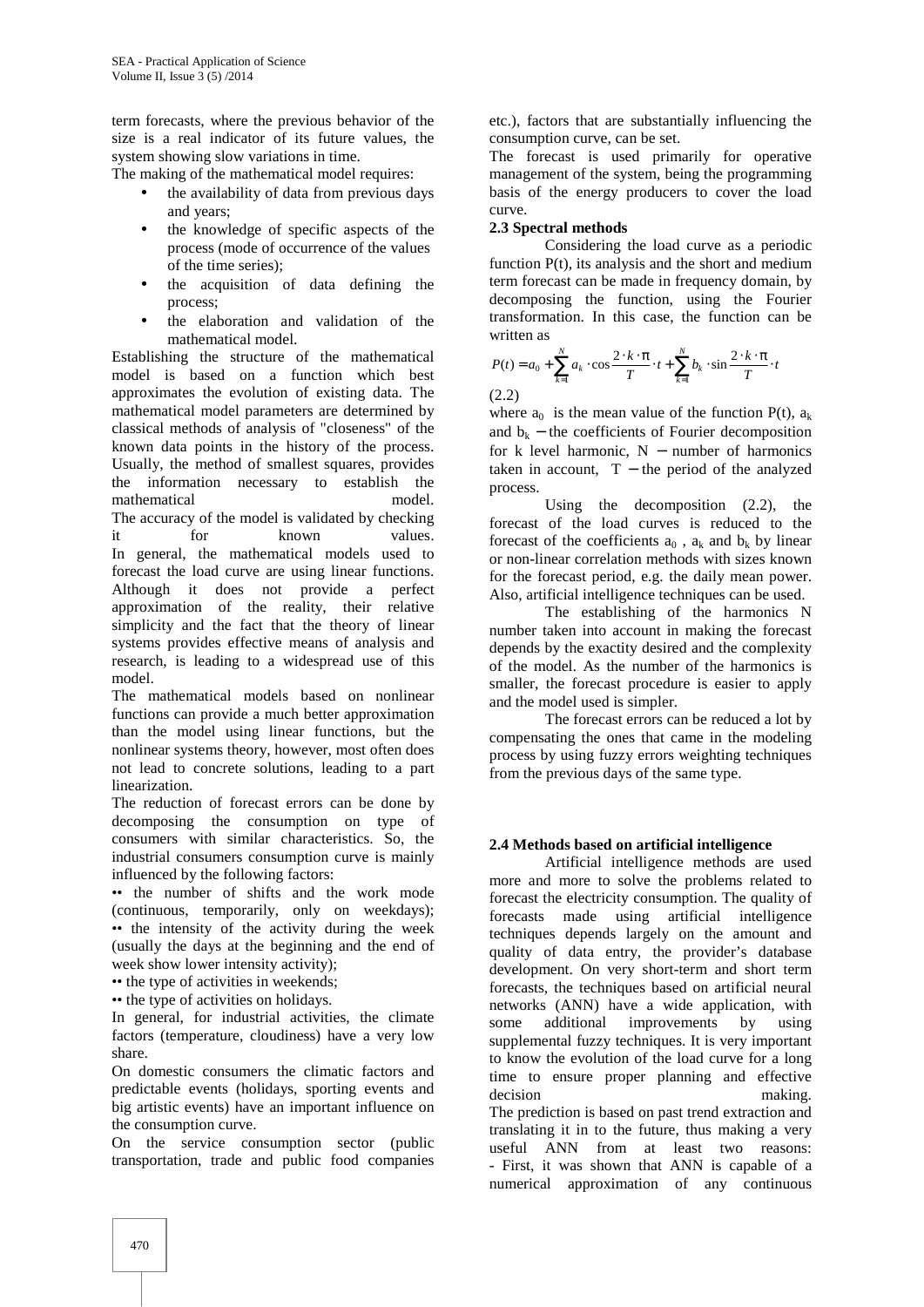function, with desired accuracy. ANN can be considered a nonlinear method with multiple variables, and nonparametric; - Secondly, ANN uses the data-drive method. This eliminates the need for a laborious mathematical model and parameter estimation. Starting from a pair of input-output vectors, ANN is able to make a recurrence relationship between input and output, and storage in neurons. Effective use of ANN for making a forecast for the load curves, requires a rich database, built with the information regarding the daily load curves made and special features of each day (workday, holiday, temperature variation during the day, humidity variation during the day, other particularities of the day).

In this way, for estimating the electrical load on t moment, for ANN training, the known powers at moments  $t - 1$ ;  $t - 2$ ;  $t - 3$ ;  $t - 24$ ;  $t - 168$ ;  $t - 192$ , corresponding temperatures and humidity, forecast day characteristics, can be used. In figure 2.1, the simplified structure of a neural network for forecasting the power  $P_t$ , on t hour is shown, on the basis of data from early hours  $P(t-1)$ ,  $P(t-2)$ ,  $P(t-3)$ , on according temperatures, on day type, as well as the information regarding the power realized on the same hour on the previous day and the powers on the same hour and previous hour from the week before. On ANN input are also sent the forecasted data for t hour, by using some delay blocks, according to the hour of the power made before.

The data on ANN input from the figure 2.1 can be completed with information regarding the humidity on previous hours, meteorological conditions from the previous week, the forecast values of the temperature and humidity for t hour, as well as information regarding specific events that can take place at t hour. Increasing the number of information at ANN input ensures a low - The deviation of the values predicted from the values mean deviation of the values predicted from the values made.

To ensure the load curve forecast for a day, 24 copies of the network in Figure 2.1 are used. The performance of ANN is checked by a data set not used in the training process. In choosing an ANN structure the following aspects have to be considered:

- ANN structure must take in account the application aspects

- ANN structure should be simple for the following reasons: simple structures show better generalization capability and a learning process faster than complex ANN - A flexible neural structure allows adaptation to particular cases

- For an easy forecast, the ANN input data should be easy to obtain, based on measurements and must not contain estimates. As a result, input data, within a previous month, without taking into account the

demographic and economic climate indices, influence the evolution;

- Climatic factors have a great influence in evolution, but their actual estimation is difficult. However these factors influence the evolution of the cyclical component, thus being taking into account automatically;

- Artificial neuron is perfectly capable of shaping the monthly trend for a given month. AN (artificial neural) is trained using the learning dataset for a specific month in previous years;

- The data of the previous month for a particular month are considered the neuron inputs. From simplicity requirement, the number of entries is limited to 4. ANN structure flexibility is ensured by the possibility of choosing the number of neurons' input for each alternative forecasting;

- The neurons corresponding to a month in a year must be combined in a recurrent structure where the inputs of a given month are substituted by previous month outputs, when the forecast is designed for an entire year (medium-term prediction).

- ANN is composed of nodes that operate in parallel and communicate with each other through synaptic connections. The great advantage of the neural network is the ability to model complex nonlinear relationship without a prior assumption of the nature of the relationship.

### **2.5 Econometric methods**

Some forecasting methods assume that it is possible to identify the main factors that may influence the variables that are forecasted. Thus, the prediction of the influence of the variables can be used in forecasting.

Regression analysis using the linear and nonlinear regression

- The auto-regressive model with mobile mean (ARMA);

- The integrated autoregressive model with mobile (ARIMA). Example: Box-Jenkins - Econometrics.

The general form of the autoregressive model is given by the recurrence relationship:

 $x_t = a_1 x_{t-1} + ... + a_p x_{t-p} + v_t$  (2.3) (2.3)

where the  $x_t$  current value is associated to a weighted sum of previous values and a white noise  $V_t$ . So,  $X_t$  may be considered as a regression on p previous values of the  $x(\bullet)$  variable.

Applying the Z transform, the equation becomes :

$$
A(z^{-1})x_t = V_t \quad \text{where}
$$

$$
A(z^{-1}) = 1 - a_1 z^{-1} - \dots - a_p z^{-p}
$$
 (2.4)

The ARMA(p,q) model is obtained by combining the models  $AR(p)$  and  $MA(q)$ :

$$
x_{t} = a_{1}x_{t-1} + ... + a_{p}x_{t-p} + v_{t} + c_{0}v_{t} + ... + c_{q}v_{t-q}
$$
  
(2.5)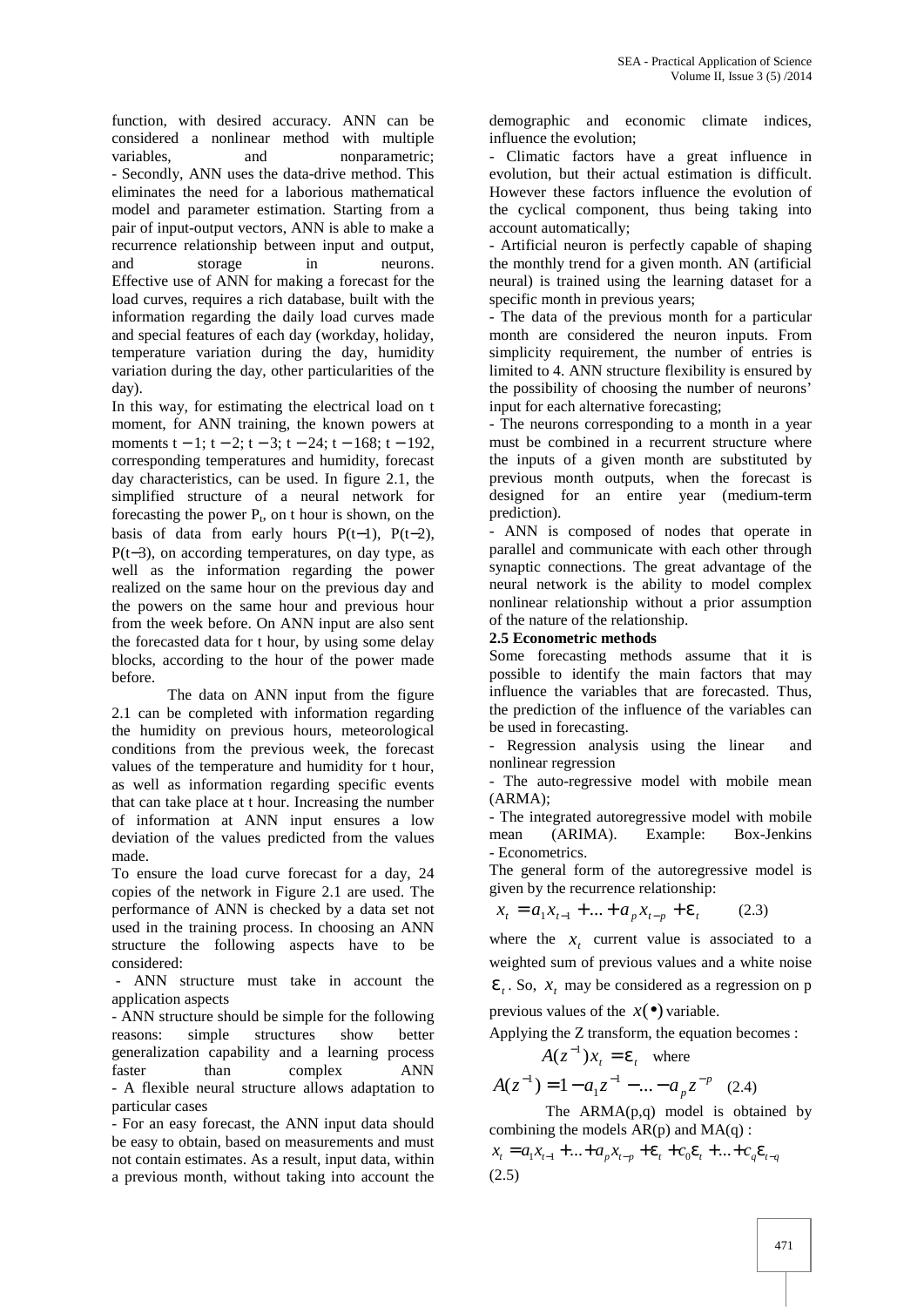$$
x_{t} = \sum_{m=1}^{p} a_{m} x_{t-m} + \sum_{n=0}^{q} c_{n} V_{t-n}
$$
 (2.6) **CONCLU**  
The  
consist

The ARIMA model is the integrated ARMA model. For non-stationary time series, the  $x_t$  and  $u_t$ inputs (the exogenous variable), are replaced by

 $\Delta u_t = u_t - u_{t-1}$ , respectively.

#### **Box-Jenkins approach**

The ARMA BJ model is a combination between AR and MA models. Thus, the ARMA processes, are autoregressive  $\{X_t\}$  processes of *p* degree with mobile mean cu residues of *q* degree, that verifies the relationship

$$
X_{t} + \Gamma_{1} \cdot X_{t-1} + \Gamma_{p} \cdot X_{t-p} = \begin{array}{c} \text{Theory} \text{or} \\ 2001; \\ Z_{t} + S_{1} \cdot Z_{t-1} + \Gamma_{p} \cdot Z_{t-q} \end{array} \tag{2.7}
$$

where the  $Z_t$  s are  $q$  mobile mean degree residues.

## The Box-Jenkins model assumes a stationary time series. Box and Jenkins recommend to differentiate the non-stationary series each time is needed, to reduce it to stationary. This results in an ARIMA model. Some formulations transform the series, extracting the mean of the series at each point. This leads to a series with zero average. Whether this operation is necessary or not, it depends on the software used to estimate the model.

The Box-Jenkins model can be extended to include seasonal autoregressive terms and seasonal slide average. While this complicates the notation and model structure, the fundamental concept for seasonal terms is similar to the non-seasonal terms (autoregressive and mobile mean).

The most general Box-Jenkins model includes different operators, autoregressive terms, mobile means, seasonal autoregressive terms and seasonal mobile means.

The primordial steps in building a model of time series Box-Jenkins are:

- 1. Identify the model;
- 2. Estimate the model;
- 3. Validation of the model.

The Box-Jenkins model is flexible due to the inclusion of autoregressive and mobile mean terms. According to the decomposition theorem, any stationary process can be approximated by an ARMA model.

The Box-Jenkins standard analysis involves transforming data through various seasonal and non-seasonal differences to achieve a stationary series. A stationary series has a random fluctuation with a constant variation around the mean.

#### **CONCLUSIONS**

 $\sum_{m=1}^{\infty} a_m x_{t-m} + \sum_{n=0}^{\infty} c_n V_{t-n}$  (2.6) The usefulness of these analytical methods consist in identifying common criteria that their differences  $\Delta x_t = x_t - x_{t-1}$  and energy management are concepts with common The usefulness of these analytical methods characterize classic products, consumer goods or services and electricity. Using the same thinking should find that product management, production management as a whole activity and electrical connotations.

> It is important for companies involved in distribution and supply of electricity to develop the demand of electricity in such way so its acquisition to be made with minimum costs.

#### **BIBLIOGRAPHY**

- $X_t + \Gamma_1 \cdot X_{t-1} + \Gamma_2 \cdot X_{t-p} =$  *Theory and Methods*, Springer, 2<sup>nd</sup> Edition [1] Blockwell, P.J., Davis, R.A.*,Time series:* 2001;
- $Z_t + S_1 \cdot Z_{t-1} + L + S_a \cdot Z_{t-a}$  (2.77) [2] Box, G.E.P., Jenkins, G.M., *Time series analysis, forecasting and control*, Holden Day, 2000;
	- [3] Tudorel Andrei, Stelian Stancu- *Statistica*, Ed.ALL 2004;
	- [4] Prof dr. ing. Bucur Lustrea *Prognoza consumului de energie*, Ed. AGIR 2011;
	- [5]Vuc Gh.–*Managementul energiei electrice* Seria Energie i Mediu, Ed. AGIR. 2011;
	- [6] Hamilton, J. *Time series analysis*, Princeton University Press, 2004;
	- [7] Ulrich Küsters, B.D. McCullough, Michael Bell – *Forcasting software: Past, present and future* International Journal of Forecasting 22 (2006);
	- [8] Sana BuHamra, Nejib Smaoui, Mahmoud Gabr - The Box–Jenkins analysis and neural networks: prediction and time series modeling 2013;
	- [9] P.Mihai, M.Matei, Mihai O. Popescu- *Mathematical model for the forecast of the electrical energy consumption-* International Conference on Applied Stochastic Models and data Analysis (ASMDA 2007);
	- [10] Borlea, A. Buta *Member, IEEE*, B. Lu trea -*Some Aspects Concerning Mid Term Monthly Load Forecasting Using ANN* EUROCON 2009 Serbia & Montenegro, Belgrade, November 22-24, 2009 ;
	- [11] Panzar Laura, Cipu Corina,*"* Stochastic modeling and prognosis of un underlying assetpricing",Jurnal of Econ. Forecasting, Nr.3Inst.De Prognoz Bucure ti, 2010.
	- [12] H. S. Hippert, C. E. Pedreira and R. C. Souza, "Neural Networks for Short-term Load Forecasting: A Review and Evaluation", IEEE Transactions on Power Systems, Vol. 16, No. 1, 2011.
	- [13] E. P. Feigin, D. Greig and L.Hyams, "Experience with FNN Models for Medium Term Power Demand Predictions", IEEE Transactions on Power Systems, Vol. 14, No. 2, May 2009.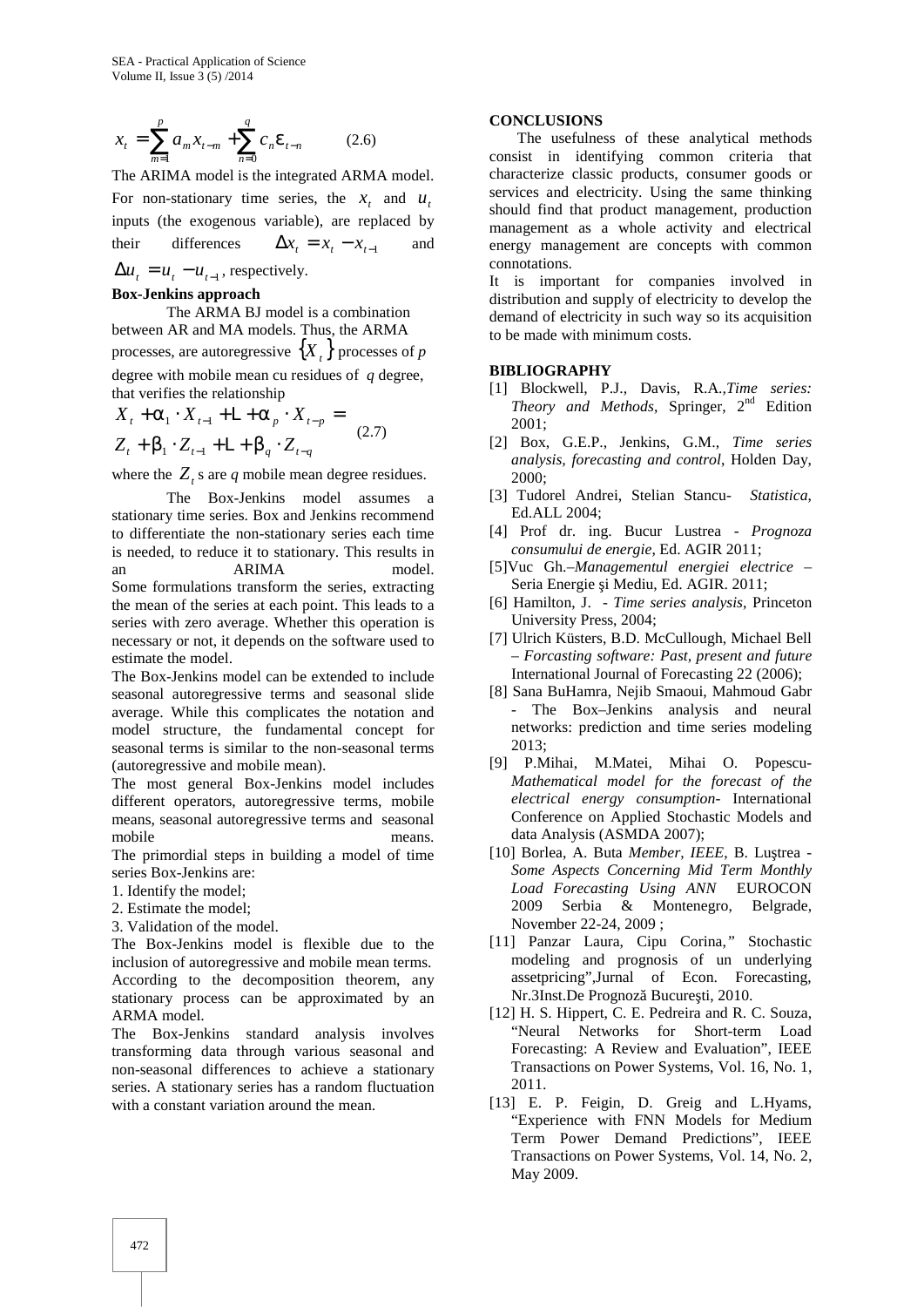- [14] M. Kanda, Z. Hazashi, S.Iwamoto and S. Furuza, "Long term maximum load forecasting using modified neural network approach", Proceedings of Intelligent System Application to Power System ISAP'04, Montpellier, France,2004.
- [15] P. K. Dash, A. C. Liew and S. Rahman, "A comparative study of load forecasting models using fuzzy neural network", Proceedings of Intelligent System Application to Power System ISAP'2004, Montpellier, France, September 5- 9, 2004.
- [16]. S. E. Papadakis, J. B. Theocharis, S. J. Kiartzis and A. G. Bakirtzis, "A novel approach to short-term load forecasting using fuzzy neural networks", IEEE Transactions on Power Systems,2008.